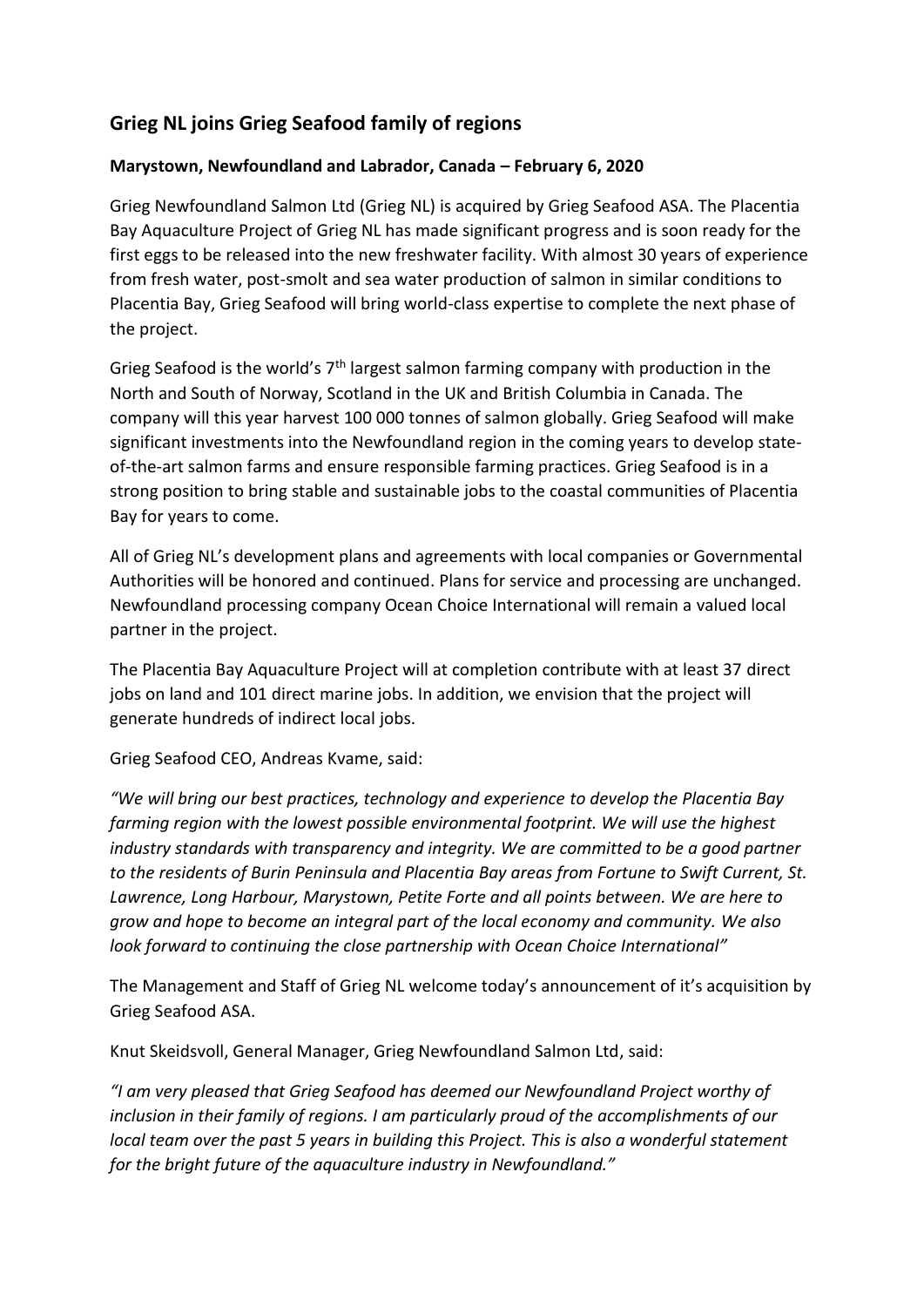Per Grieg Jr., initiator and part-owner of Grieg NL, is also the majority owner of Grieg Seafood together with his family in the Grieg Group. Per Grieg Jr. is the Chairman of the Board of Grieg Seafood. Commenting on the acquisition, he said:

*"I have been deeply impressed by the people that I have met in Newfoundland over the last years, and their commitment to local value creation. I will continue my engagement in the Placentia Bay salmon farming project through my role as Chairman of the Board of Grieg Seafood. Grieg Seafood is one of the world's leading salmon farming companies, and there are no other salmon farmers more competent to take the project to the next phase in a responsible way."*

Martin and Blaine Sullivan of Ocean Choice International said:

*"The Placentia Bay Aquaculture Project is important to our continued growth. We are pleased that a salmon farming company with the right farming expertise as well as ability to make the needed investments have taken on the project. We are confident that Placentia Bay salmon farming will be a success."*

### **Note to editors – about Grieg Seafood ASA:**

- Grieg Seafood ASA is one of the world's leading salmon farmers, specializing in Atlantic salmon. The Group has a production target of 100 000 tonnes gutted weight in 2020.
- The farming facilities are in Finnmark and Rogaland in Norway, British Columbia in Canada and Shetland in the UK. Grieg Seafood ASA was listed at the Oslo Stock Exchange in June 2007. Headquarters are situated in Bergen, Norway.
- Grieg Seafood is committed to responsible salmon farming and continued improvement. The company works everyday to reduce it's environmental impact, improve fish welfare, and ensure healthy oceans. Grieg Seafood strives to be a good partner to the local communities around its farms.
- To learn more, please visit www.griegseafood.com.

#### **Note to editors – about Grieg Newfoundland Salmon Ltd:**

- In 2015, a memorandum of understanding (MOU) to exclusively produce Atlantic salmon on seawater grow-out sites across four areas of Placentia Bay was signed with the Province of Newfoundland.
- The project received Environmental Impact Study (EIS) approval in August 2018.
- A high-end Recirculating Aquaculture System (RAS) facility is currently under construction.
- 3 licences for seawater sites are approved and more are in application process.